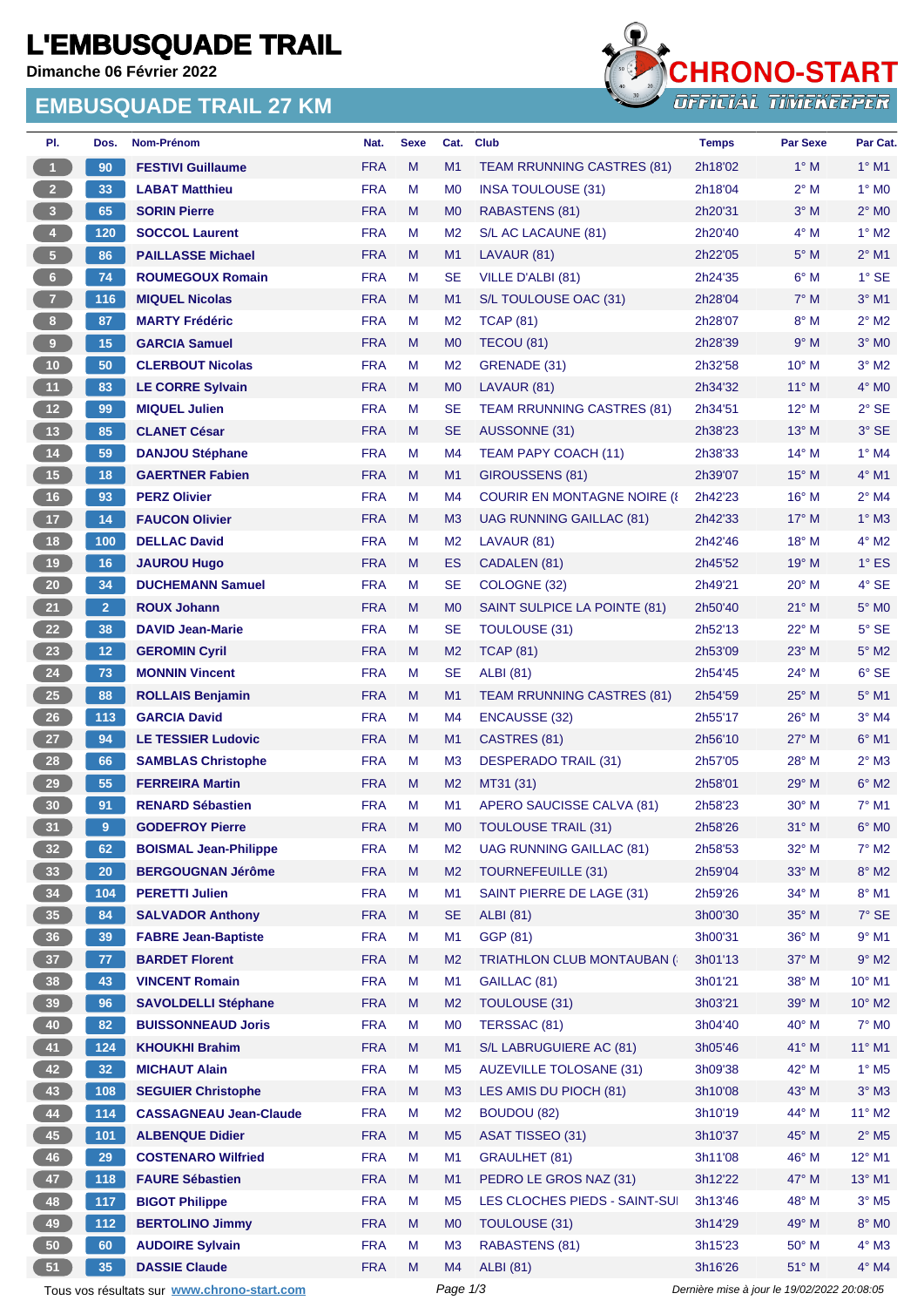# **L'EMBUSQUADE TRAIL**

**Dimanche 06 Février 2022**

### **EMBUSQUADE TRAIL 27 KM**



| PI.             | Dos.            | Nom-Prénom                                  | Nat.       | <b>Sexe</b> | Cat.           | <b>Club</b>                       | <b>Temps</b>                                | <b>Par Sexe</b> | Par Cat.                 |
|-----------------|-----------------|---------------------------------------------|------------|-------------|----------------|-----------------------------------|---------------------------------------------|-----------------|--------------------------|
| 52              | $\overline{7}$  | <b>RIGAUD Frédéric</b>                      | <b>FRA</b> | M           | M1             | <b>GRAULHET (81)</b>              | 3h17'20                                     | 52° M           | $14^{\circ}$ M1          |
| 53              | 47              | <b>CHASSAGNE Laurent</b>                    | <b>FRA</b> | М           | M <sub>3</sub> | <b>LABASTIDE ST GEORGES (81)</b>  | 3h17'34                                     | $53^\circ$ M    | $5^\circ$ M3             |
| 54              | 98              | <b>MARTINELLI Brice</b>                     | <b>FRA</b> | M           | <b>SE</b>      | SAINTE FOY D'AIGREFEUILLE (31     | 3h17'39                                     | $54^{\circ}$ M  | 8° SE                    |
| 55              | 71              | <b>QUINZONI Christelle</b>                  | <b>FRA</b> | F.          | M <sub>3</sub> | <b>ENFILE TES BASKETS GRENADE</b> | 3h17'45                                     | $1^{\circ}$ F   | $1^\circ$ M3             |
| 56              | 40              | <b>MANSOURI Rhaba</b>                       | <b>FRA</b> | M           | M <sub>2</sub> | RAMONVILLE SAINT AGNE (31)        | 3h17'57                                     | 55° M           | 12° M2                   |
| 57              | 95              | <b>GUILLOTEAU Eric</b>                      | <b>FRA</b> | М           | M4             | LATECOERE (81)                    | 3h18'26                                     | 56° M           | $5^\circ$ M4             |
| 58              | 37              | <b>DUCHEMANN Frédéric</b>                   | <b>FRA</b> | M           | M1             | CASTRES (81)                      | 3h18'36                                     | 57° M           | $15^{\circ}$ M1          |
| 59              | 6 <sup>°</sup>  | <b>LUGAN Matthieu</b>                       | <b>FRA</b> | м           | M1             | <b>ALBI</b> (81)                  | 3h19'30                                     | $58^{\circ}$ M  | $16^{\circ}$ M1          |
| 60              | 92              | <b>PELLERIN Jean-Hugues</b>                 | <b>FRA</b> | M           | M4             | <b>BUZET SUR TARN (31)</b>        | 3h19'58                                     | $59^\circ$ M    | $6°$ M4                  |
| 61              | 64              | <b>PEGUILLAN Sylvain</b>                    | <b>FRA</b> | M           | M1             | LOUPIAC (81)                      | 3h22'25                                     | $60^{\circ}$ M  | 17° M1                   |
| 62              | 21              | <b>VINCHES Julian</b>                       | <b>FRA</b> | M           | M <sub>2</sub> | GREPIAC (31)                      | 3h22'44                                     | $61^\circ$ M    | $13^\circ$ M2            |
| 63              | 54              | <b>DUBOIS Morgan</b>                        | <b>FRA</b> | M           | <b>SE</b>      | TOULOUSE (31)                     | 3h23'07                                     | 62° M           | $9°$ SE                  |
| 64              | 31              | <b>MICHAUT Joris</b>                        | <b>FRA</b> | M           | <b>SE</b>      | <b>AUZEVILLE TOLOSANE (31)</b>    | 3h23'13                                     | $63^\circ$ M    | $10^{\circ}$ SE          |
| 65              | 53              | <b>ISSARD Chloé</b>                         | <b>FRA</b> | F.          | <b>SE</b>      | <b>TOULOUSE (31)</b>              | 3h23'29                                     | $2^{\circ}$ F   | $1^\circ$ SE             |
| 66              | 121             | <b>COLOMBO Thomas</b>                       | <b>ITA</b> | M           | M1             | PORTET ATHLETIC CLUB (31)         | 3h23'31                                     | 64° M           | 18° M1                   |
| 67              | 11              | <b>PATAUD Simon</b>                         | <b>FRA</b> | м           | M <sub>1</sub> | <b>TOULOUSE (31)</b>              | 3h23'43                                     | 65° M           | 19° M1                   |
| 68              | 17              | <b>GALLET Yann</b>                          | <b>FRA</b> | M           | M <sub>3</sub> | TOULOUSE (31)                     | 3h24'12                                     | $66^{\circ}$ M  | $6^\circ$ M3             |
| 69              | 67              | <b>RAFFEL Stephan</b>                       | <b>FRA</b> | М           | M <sub>2</sub> | LA NORDIQUE RABASTINOISE (81      | 3h25'00                                     | $67^\circ$ M    | $14^{\circ}$ M2          |
| 70              | 119             | <b>BAILLY Matthieu</b>                      | <b>FRA</b> | M           | M <sub>0</sub> | PIN BALMA (31)                    | 3h25'42                                     | $68^\circ$ M    | $9°$ M <sub>0</sub>      |
| 71              | 27              | <b>DELANNOY Jérôme</b>                      | <b>FRA</b> | М           | M <sub>1</sub> | TOULOUSE (31)                     | 3h25'54                                     | $69^{\circ}$ M  | $20^\circ$ M1            |
| 72              | 19              | <b>HAEGELIN Cédric</b>                      | <b>FRA</b> | M           | M <sub>2</sub> | MONTRABE (31)                     | 3h25'56                                     | $70^\circ$ M    | 15° M2                   |
| 73              | 5 <sub>5</sub>  | <b>POURCEL Thibault</b>                     | <b>FRA</b> | м           | M <sub>2</sub> | PECHBONNIEU (31)                  | 3h26'20                                     | $71^\circ$ M    | $16^{\circ}$ M2          |
| 74              | 79              | <b>VERDEIL Laurent</b>                      | <b>FRA</b> | M           | M3             | SEMALENS (81)                     | 3h27'03                                     | 72° M           | $7^\circ$ M3             |
| 75              | 28              | <b>FRITSCH Jonathan</b>                     | <b>FRA</b> | М           | M1             | <b>LABESSIERE CANDEIL (81)</b>    | 3h28'07                                     | $73^\circ$ M    | $21^{\circ}$ M1          |
| 76              | 103             | <b>BOCHER Franck</b>                        | <b>FRA</b> | M           | M <sub>3</sub> | <b>NEANT (09)</b>                 | 3h28'15                                     | $74^\circ$ M    | $8^\circ$ M3             |
| 77              | 123             | <b>PENARD Alexandre</b>                     | <b>FRA</b> | М           | <b>SE</b>      | REALMONT (81)                     | 3h29'47                                     | $75^{\circ}$ M  | $11^{\circ}$ SE          |
| 78              | $122$           | <b>AUGE Nicolas</b>                         | <b>FRA</b> | M           | M1             |                                   | 3h29'56                                     | $76^{\circ}$ M  | 22° M1                   |
| 79              | 80              | <b>ROBINET Jean-Jacques</b>                 | <b>FRA</b> | М           | M4             | AC TOURNEFEUILLE (31)             | 3h32'35                                     | 77° M           | $7^\circ$ M4             |
| 80              | $\overline{4}$  | <b>PIQUES Mickael</b>                       | <b>FRA</b> | M           | M <sub>0</sub> | SAINT GAUZENS (81)                | 3h32'36                                     | $78^\circ$ M    | $10^{\circ}$ MO          |
| 81              | 111             | <b>NAUZE Jean Michel</b>                    | <b>FRA</b> | M           | M4             | <b>LABASTIDE ST PIERRE (82)</b>   | 3h33'55                                     | $79^\circ$ M    | $8^\circ$ M4             |
| 82)             | 105             | <b>BET LARROUDÉ Jérôme</b>                  | <b>FRA</b> | M           | <b>SE</b>      | UAG RUNNING (81)                  | 3h35'07                                     | $80^\circ$ M    | $12^{\circ}$ SE          |
| 83              | 51              | <b>PASTRE Laurent</b>                       | <b>FRA</b> | М           | M0             | BEURK (81)                        | 3h35'12                                     | 81° M           | $11^{\circ}$ MO          |
| 84              | 102             | <b>CAVAILLES Paul Henri</b>                 | <b>FRA</b> | M           | M <sub>0</sub> | GAILLAC (81)                      | 3h35'12                                     | 82° M           | $12^{\circ}$ MO          |
| 85              | 36              | <b>GASC Sébastien</b>                       | <b>FRA</b> | M           | M <sub>0</sub> | <b>BEURK (81)</b>                 | 3h35'12                                     | 83° M           | 13° MO                   |
| 86              | 45              | <b>HUE Camille</b>                          | <b>FRA</b> | F.          | <b>SE</b>      | CA BALMA (31)                     | 3h35'39                                     | $3^{\circ}$ F   | $2°$ SE                  |
| 87              | 26              | <b>RABILLARD Bernard</b>                    | <b>FRA</b> | M           | M <sub>6</sub> | EAUNES (31)                       | 3h36'59                                     | 84° M           | $1^\circ$ M6             |
| 88              | 109             | <b>CABROL Christian</b>                     | <b>FRA</b> | M           | M4             | FOULEES NOCTURNES EN MONT         | 3h37'01                                     | 85° M           | $9°$ M4                  |
| 89              | 107             | <b>VIGUIER Bernard</b>                      | <b>FRA</b> | M           | M <sub>5</sub> | LES AMIS DU PIOCH (81)            | 3h37'02                                     | 86° M           | $4^\circ$ M5             |
| 90 <sub>o</sub> | 78              | <b>NOUGUIER Vincent</b>                     | <b>FRA</b> | M           | M1             | PECHABOU (31)                     | 3h37'15                                     | 87° M           | 23° M1                   |
| 91              | 58              | <b>SCHIRMANN Eric</b>                       | <b>FRA</b> | М           | M4             | LES PIEDS LURONS (31)             | 3h37'35                                     | 88° M           | 10° M4                   |
| 92              | 57              | <b>REOLID Manuel</b>                        | <b>FRA</b> | M           | M4             | ATHLETIC CLUB COTEAUX DU GI       | 3h37'45                                     | 89° M           | $11^{\circ}$ M4          |
| 93              | 72 <sub>2</sub> | <b>CHAZOTTES Camille</b>                    | <b>FRA</b> | F.          | <b>SE</b>      | <b>TEAM RRUNNING CASTRES (81)</b> | 3h39'13                                     | $4^{\circ}$ F   | $3°$ SE                  |
| 94              | 46              | <b>LLEWELLYN Anthony</b>                    | <b>FRA</b> | M           | M <sub>5</sub> | LA NORDIQUE RABASTINOISE (8'      | 3h39'45                                     | $90^\circ$ M    | $5^\circ$ M5             |
| 95              | 81              | <b>ROBINET Nicolas</b>                      | <b>FRA</b> | М           | <b>SE</b>      | <b>COLOMIERS (31)</b>             | 3h40'17                                     | $91^\circ$ M    | $13^\circ$ SE            |
| 96              | 115             | <b>LAROCHE Ludovic</b>                      | <b>FRA</b> | M           | M <sub>2</sub> | <b>MASSAC SERAN (81)</b>          | 3h42'07                                     | 92° M           | 17° M2                   |
| 97              | 110             | <b>HOOREMAN Anne-Marie</b>                  | <b>FRA</b> | F.          | M <sub>5</sub> | AUSSONNE (31)                     | 3h42'57                                     | $5^{\circ}$ F   | $1^\circ$ M <sub>5</sub> |
| 98              | 69              | <b>BARRAU Stéphanie</b>                     | <b>FRA</b> | F           | M <sub>0</sub> | <b>TEAM RRUNNING CASTRES (81)</b> | 3h43'47                                     | $6^{\circ}$ F   | $1^\circ$ MO             |
| 99              | 68              | <b>JONQUA Christophe</b>                    | <b>FRA</b> | M           | M1             | <b>TEAM RRUNNING CASTRES (81)</b> | 3h43'47                                     | $93^\circ$ M    | 24° M1                   |
| $100$           | 30              | <b>POUSTHOMIS Frédéric</b>                  | <b>FRA</b> | M           | M <sub>2</sub> | CAMBON (81)                       | 3h45'45                                     | 94° M           | $18^{\circ}$ M2          |
| $101$           | 8 <sup>2</sup>  | <b>GAUTHIER Frédéric</b>                    | <b>FRA</b> | M           | M1             | <b>LABASTIDE ST GEORGES (81)</b>  | 3h46'59                                     | 95° M           | 25° M1                   |
| $102$           | 10              | <b>DIEZ Thomas</b>                          | <b>FRA</b> | M           | M <sub>0</sub> | GIROUSSENS (81)                   | 3h47'07                                     | $96^\circ$ M    | 14° MO                   |
|                 |                 | Tous vos résultats sur www.chrono-start.com |            |             | Page 2/3       |                                   | Dernière mise à jour le 19/02/2022 20:08:05 |                 |                          |